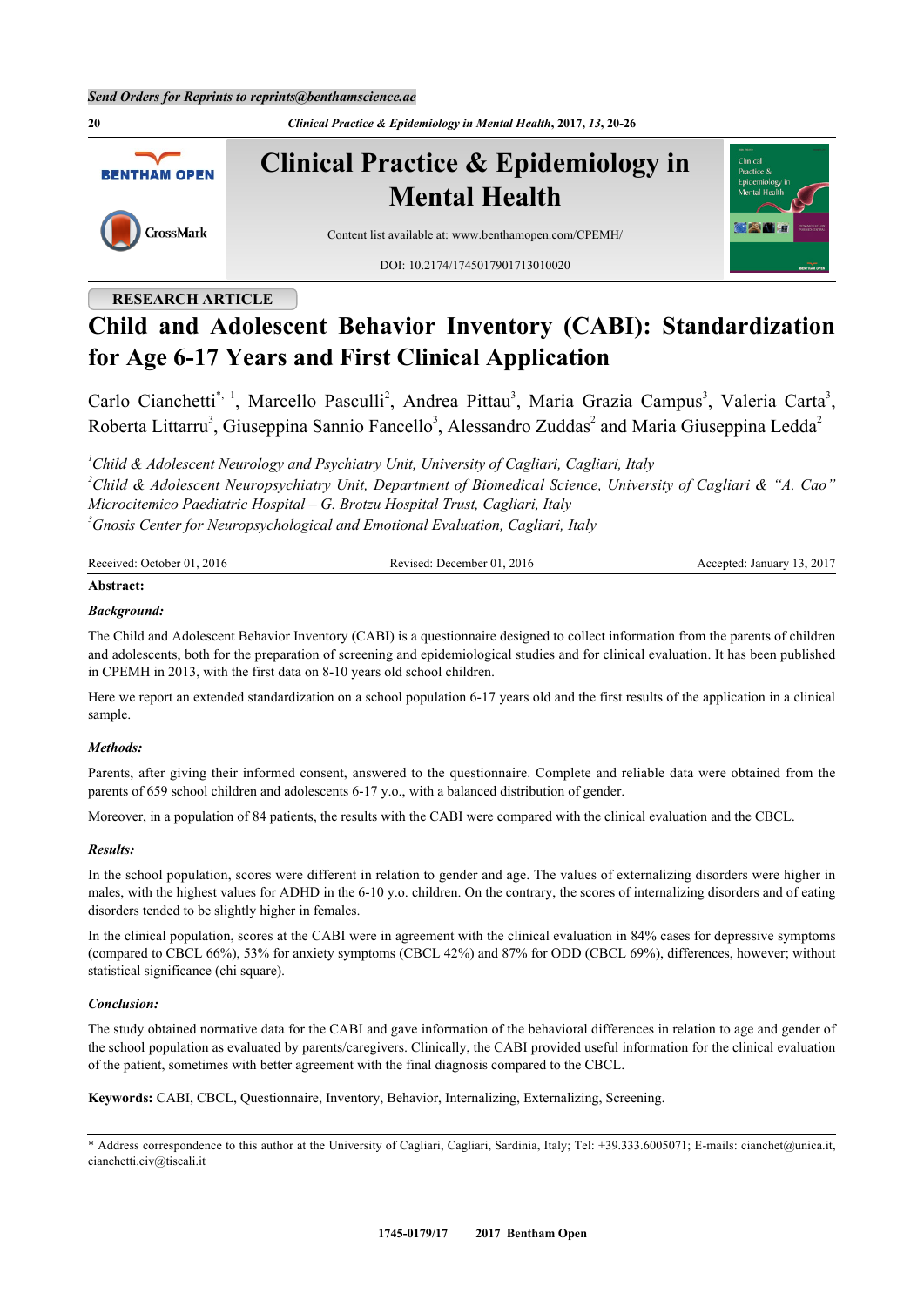#### **INTRODUCTION**

The Child and Adolescent Behavior Inventory (CABI) is a questionnaire for parents and caregivers, who are asked to respond to items concerning the behavior of their child or adolescent [\[1](#page-6-0)]. It includes 75 items exploring nearly all areas of psychopathology (the whole text is freely available in the Appendix of [[1](#page-6-0)]). Data on the construction and validation of the CABI for 8 to 10 years old children are reported by Cianchetti *et al.* [\[1](#page-6-0)].

In the questionnaire, the parent/caregiver signals the "presence", or "presence in limited measure", or "absence" of the behavioral problem. Items are grouped according to psychopathological areas, making the evaluation of the reported data rapid that can easily be done in moments. This makes the CABI particularly suitable for obtaining the firsthand information about the behavior problems of their children-adolescents from the parents/caregivers, preliminary to the visit. Therefore, it provides cues for the detailed data collection during the clinical interview. Moreover, the CABI is a handy tool for epidemiological studies, due to its limited number of items that, although covering almost the entire psychopathology, does not tire out or discourage the responder.

Here, a more extensive validation is reported with normative data of the CABI for a population aged 6 to 17 years along with the preliminary results of the use of the questionnaire in a population of patients to evaluate the ability of the questionnaire to signal clinical problems.

# **MATERIAL AND METHODS**

#### **Subjects**

#### *Normative Study*

The study was carried out in the schools of metropolitan area of Cagliari, including 3 satellite towns (Monserrato. Quartu and Selargius) in a balanced distribution in relation to their populations. This roughly reflects the socioeconomic stratification of the area. However, no schools of more peripheral villages and rural areas were included; therefore, a somewhat lower socioeconomic level might be under-represented.

The initial target was to obtain about 800 valid questionnaires, 400 for primary school, 200 each for lower and upper secondary. Therefore, the schools of different degree were chosen in relation to this objective and, in the context of the individual schools, the classes, where the questionnaires were administered, were randomly. However, in the final collection of the filled questionnaires, it was found that about 14% of the questionnaires were returned. There was no possibility to integrate the number of missing questionnaires in order to reach the initial target.

Schools' councils approved the distribution of the questionnaires, and written informed consent was obtained from the responding parents/caregivers.

The parents/caregivers of 691 students aged 6 to 17 years agreed to respond to the CABI. However, the final available material in the study included 659 questionnaires, since 32 were excluded (missing or double answers in the main psychopathological areas). Data concerning the population subdivided in 3 age groups (according to the 3 different stages of the Italian school: primary, lower and upper secondary), are shown in Table **[1](#page-3-0)**, together with the normative scores.

## *The Instrument*

The CABI was developed with reference to each psychopathological area explored, and the items taking into account as much as possible the descriptions stated in the "Diagnostic criteria" of the DSM-IV-TR. The same, a posteriori, are also in agreement with DSM 5. Data on the selection of the initial 110 items proposed and the evaluation of their comprehensibility by parents are given in [[1\]](#page-6-0), where validation procedures are also reported.

#### *Clinical Study*

The CABI was administered to parents/caregivers of outpatients and inpatients of the Unit of Child & Adolescent NeuroPsychiatry at the "A. Cao" Paediatric Hospital in Cagliari. Together with CABI, the Child Behavior CheckList 6-18 (CBCL) [\[2](#page-6-1)], was also administered to the parents/caregivers. The number of the pairs of valid questionnaires obtained was 84.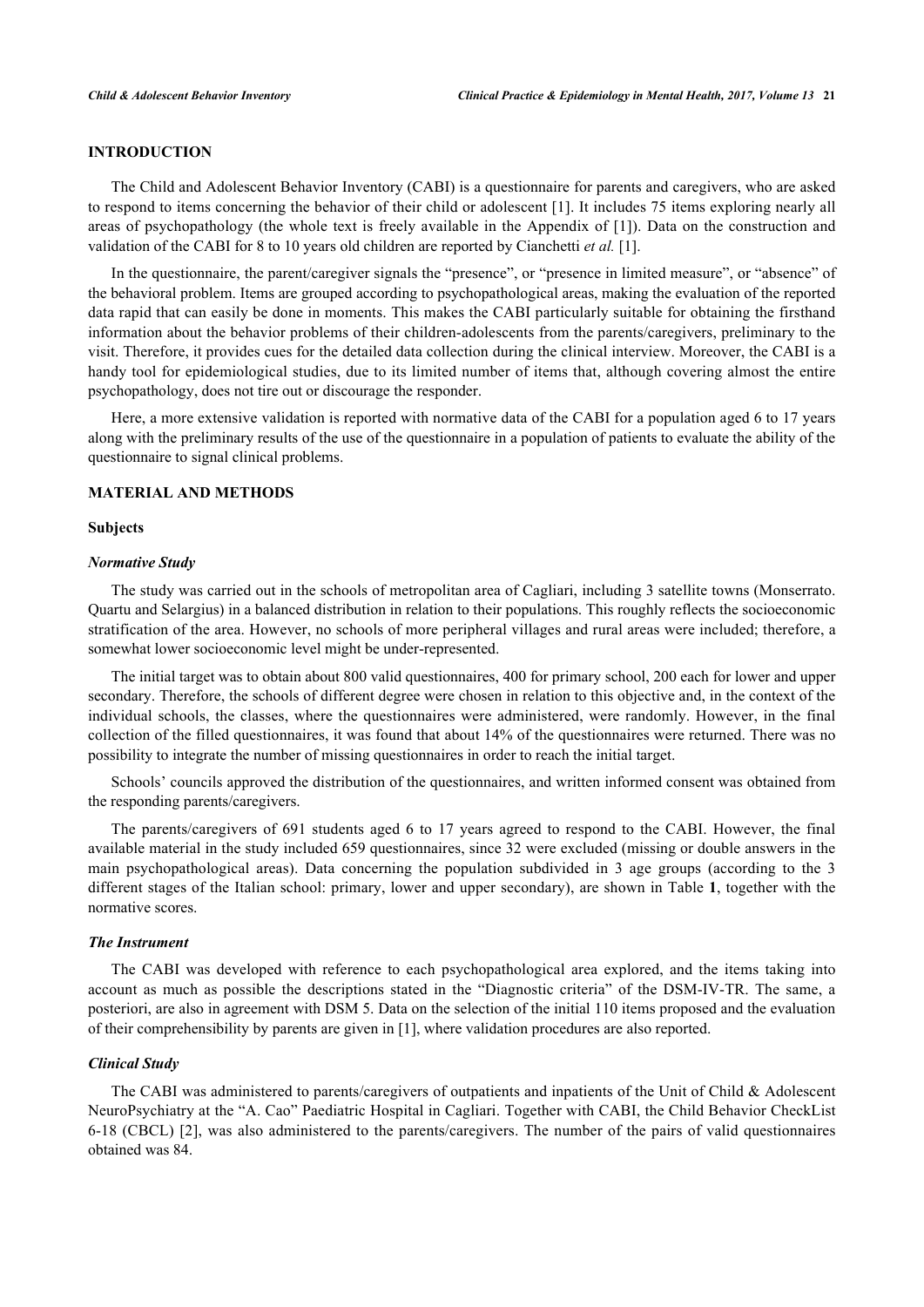#### *Ethical Approval*

The study was approved by the Ethics Committee of the Azienda Ospedaliero-Universitaria di Cagliari (University Hospital of Cagliari), and partially supported by grants from the Regione Autonoma Sardegna and the Fondazione Banco di Sardegna.

#### **Methodology**

#### *Normative Study*

Parents/caregivers completed the CABI mostly at school, while some at home. Both parents were asked to answer the questionnaires together. However, questionnaires compiled by a single parent were accepted as well.

The parents had the choice of keeping their questionnaire anonymous. If, however, during evaluations some problems emerged, if traceable, they would be advised to get free consultation from a neuropsychiatrist or psychologist.

#### *Clinical Study*

Parents/caregivers completed the CABI in the waiting room before the clinical consultation for out-patient or day hospital patient, or on the first given occasion (usually the first day) in case of hospitalization. Children and adolescents with any type of behavioral/psychiatric disorder were investigated for the evaluation of the CABI. After a whole the K-SADS [[3\]](#page-6-2)-supported clinical evaluation, leading to a complete definition of the psychopathological symptoms and of the diagnosis formulation, data were compared with those indicated by the CABI and CBCL.

Since the original scales of the CBCL do not correspond adequately with the clinical definitions, the comparison was made using the more recent DSM-oriented scales [\[4](#page-6-3)]. Of these, the "somatic problems" scale was not taken into account, since it does not correspond to clinical disorders, and only requires the completion of other scales such as anxiety and depression.

The comparison was made between the clinical definition of the presence or absence of anxiety, depression, oppositional defiant disorder (ODD), conduct disorder (CD) and attention deficit hyperactive disorder (ADHD), and the scores obtained with CABI and CBCL. The comparison was separately made with both "borderline" ( $T\geq 65$ ) and with "clinical"  $(T \ge 70)$  scores of both the scales. This is in agreement with the criterion used in the evaluation of the CBCL, and gives a more detailed assessment of the capabilities of the questionnaires.

#### **Analysis of the Data**

Scores derived from the answers given in the questionnaires were transferred to an Excel file and elaborated using the SPSS program.

Mean and standard deviation values were calculated in the questionnaires subdivided according to sex and 3 age groups: 6-10, 11-13 and 14-17 years old.

Cronbach alpha was used for the internal consistency.

The extraction method of principal component analysis was used for exploratory factor analysis, followed by the Varimax rotation with Kaiser normalization.

The results of the school children were compared with those suffering from psychopathology in order to evaluate the discriminant capability of the main CABI scales, using the Mann&Whitney test U. Moreover, in the clinical population, the results of the CABI were compared with those of the CBCL (chi<sup>2</sup> test), and both the questionnaires were compared with the definitive clinical evaluation.

## **RESULTS**

After excluding the questionnaires with one or more missing data, a final normative sample was obtained regarding 659 children (335 females and 324 males), aged 6-17 years: 387 (204 F, 183 M) attending primary school (6-10 y.o.), 127 (62 F, 65 M) lower secondary school (ages 11-13) and 145 (69 F, 76 M) upper secondary school (ages 14-17).

#### **Normative Values**

Table **[1](#page-3-0)** shows mean and SD values obtained from 659 children of the school and adolescents of 6-17 years old in 22 areas explored by the CABI, divided by the age groups and gender.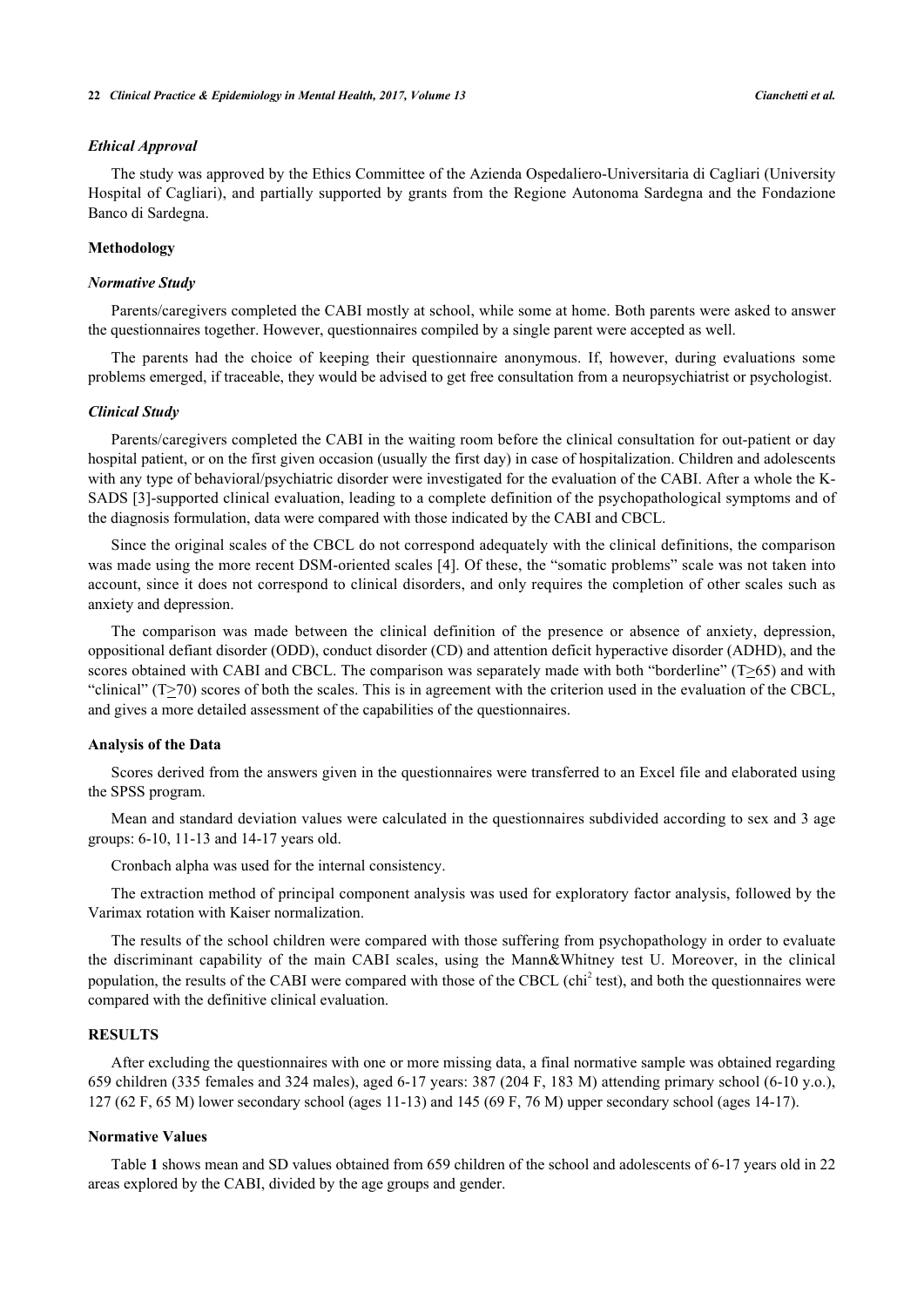As expected, the scores were different in relation to age and gender.

In general, mean values for externalizing disorders were higher in males compared to females, with the highest values for ADHD in the 6-10 y.o. children group, where the scores of males  $(3.2\pm 2.5)$  were significantly higher than those of females  $(2.4+2.4; p=.0014)$ .

On the other hand, the mean scores of internalizing disorders and of eating disorders tended to be slightly higher in females, however; without a significant difference.

Other parameters did not show significant differences either by age or by gender.

The graphical distribution of the data of the school population gave curves with positive skewness and higher frequency of the lowest scores.

<span id="page-3-0"></span>**Table 1. Scores obtained in the school population in each of the 22 areas explored by the CABI, subdivided by sex and age groups. The numbers below the name of each area refer to the related items. ADHD scores are reported as divided in the 3 subgroups, and as total. Mean values and (in brackets) standard deviations. F=females, M=males, and n= number of subjects.**

|                         |       | Somatic<br>$1 - 4$ | $5 - 10$     | 11           | $12 - 15$    | itv          | 18                      |                   | Anxiety Phobias OCD Insecur- PTSD Depres- Irritability ODD  CD  Impuls Hyperact Atten ADHD Reality Relation- Enuresis- Bulimia <br>29-32 |              |              | 33-37 38-42 43-45 | 46-48         | 49-51        |                  | 52-55                   | ships        |                     | 64                      | Anorexia<br>65-67 | <b>Sex</b><br>68-69     | Substance School Bullism | $73 - 74$    | victim                  |
|-------------------------|-------|--------------------|--------------|--------------|--------------|--------------|-------------------------|-------------------|------------------------------------------------------------------------------------------------------------------------------------------|--------------|--------------|-------------------|---------------|--------------|------------------|-------------------------|--------------|---------------------|-------------------------|-------------------|-------------------------|--------------------------|--------------|-------------------------|
|                         |       |                    |              |              |              | 16-17        |                         | sion<br>$19 - 28$ |                                                                                                                                          |              |              |                   |               |              | tot<br>$43 - 51$ |                         | 56-61        | encopr<br>$62 - 63$ |                         |                   |                         | abuse<br>$70 - 72$       |              | 75                      |
| $6-10$ F<br>$n = 204$   | (SD)  | 1.2<br>(1.3)       | 2.0<br>(1.7) | 0.6<br>(0.7) | 0.4<br>(0.8) | 0.5<br>(0.7) | $0$ .<br>(0.2)          | 1.0<br>(1.3)      | 0.8<br>(1.2)                                                                                                                             | 0.9<br>(1.3) | 0.1<br>(0.5) | 0.7<br>(1,4)      | 0.8<br>(1,4)  | 0.8<br>(1,4) | 2.3<br>(2.4)     | 0.2<br>(0.4)            | 0.2<br>(0.7) | 0.0<br>(0.1)        | 0.1<br>(0.4)            | 0.2<br>(0.5)      | 0 <sub>0</sub><br>(0.1) | 0.1<br>(0.2)             | 0.1<br>(0.3) | (0.3)                   |
| $6-10M$<br>$n = 183$    | (SD)  | 1.0<br>(1.2)       | 1.8<br>(1.5) | 0.6<br>(0.7) | 0.4<br>(0.8) | 0.5<br>(0.7) | 0.1<br>(0.2)            | 0.9<br>(1.2)      | 0.8<br>(1.3)                                                                                                                             | 1.0<br>(1.2) | 0.2<br>(0.4) | $_{0,i}$<br>(1,5) | 1.2<br>1,6)   | 1,0<br>(1,5) | (2.5)            | 0.2<br>(0.5)            | 0.3<br>(0.7) | 0.0<br>(0.2)        | 0.1<br>(0.4)            | 0.2<br>(0.6)      | 0.0<br>(0.2)            | 0.0<br>(0.4)             | 0.3<br>(0.8) | 0 <sub>1</sub><br>(0.3) |
| $11 - 13$ F<br>$n = 62$ | I(SD) | 0.6<br>(0.9)       | 1.7<br>(1.6) | 0.4<br>(0.5) | 0.4<br>(1.0) | 0.5<br>(0.9) | 0 <sub>0</sub><br>(0.2) | 1.0<br>(0.8)      | 0.5<br>(0.8)                                                                                                                             | 0.6<br>(1.0) | 0.1<br>(0.2) | 0.6<br>(1,1)      | 0.5<br>(1,0)  | 0.7<br>(1,4) |                  | 0 <sub>1</sub><br>(0.3) | 0.2<br>(0.5) | 0.0<br>(0.1)        | 0 <sup>1</sup><br>(0.3) | 0.3<br>(0.8)      | 0 <sub>0</sub><br>(0.1) | 0.3<br>(0.7)             | 0.1<br>(0.3) | (0.2)                   |
| 11-13 M<br>$n = 65$     | (SD)  | 0.8<br>(0.8)       | 1.8<br>(1.9) | 0.4<br>(0.5) | 0.7<br>(1.0) | 0.5<br>(0.8) | 0.1<br>(0.2)            | 0.9<br>(1.4)      | 0.1<br>(1.4)                                                                                                                             | 0.9<br>(1.4) | 0.2<br>(0.5) | 0.6<br>(0, 8)     | 0.6<br>(0,9)  | 0.7<br>(1,1) |                  | 0.3<br>(0.5)            | 0.6<br>(1.1) | 0.0<br>(0.1)        | 0.1<br>(0.2)            | 0.1<br>(0.3)      | 0.0<br>(0.1)            | 0.3<br>(0.7)             | 0.4<br>(0.7) | (0.3)                   |
| $14-18$ F<br>$n = 69$   | (SD)  | 0.7<br>(0.8)       | 1.8<br>(1.7) | 0.5<br>(0.6) | 0.3<br>(0.5) | 0.5<br>(0.6) | 0 <sub>0</sub><br>(0.2) | 0.9<br>(1.3)      | 0.6<br>(0.8)                                                                                                                             | 0.8<br>(1.2) | 0.2<br>(0.4) | 0.5<br>(1,1)      | 0.4<br>(0, 8) | 0.8<br>(1,3) | (1.6)            | 0.1<br>(0.3)            | 0.3<br>(0.6) | 0.0<br>(0.1)        | 0.2<br>(0.5)            | 0.4<br>(0.7)      | 0.0<br>(0.1)            | 0.5<br>(1.0)             | 0.4<br>(0.7) | 0.2<br>(0.5)            |
| 14-18 M<br>$n = 76$     | (SD)  | 0.9<br>(1.0)       | 1.9<br>1.5   | 0.3<br>(0.5) | 0.9<br>(1.1) | 0.4<br>(0.6) | 0.1<br>(0.2)            | 1.0<br>(1.2)      | 1.3<br>(1.3)                                                                                                                             | 1.0<br>(1.5) | 0.2<br>(0.6) | 0.8               | 0.5<br>1,0)   | 0.6<br>(0,1) |                  | 0.2<br>(0.5)            | 0.4<br>(0.7) | 0.0<br>(0.1)        | 0.1<br>(0.3)            | 0.3<br>0.8        | 0.1<br>(0.2)            | 0.7<br>1.2               | 0.4<br>(0.5) | 0 <sup>3</sup><br>(0.5) |

#### **Internal Consistency**

In the school population, Cronbach's test for the whole CABI, all ages and genders included, gives alpha value .833, that qualified as "good".

#### **Factor Analysis**

Exploratory factor analysis was performed on the questionnaires from the group of 659 school children. Due to the heterogeneity of the psychopathological areas explored, the analysis was focused on items related to the two main disease groups, internalizing and externalizing. Therefore items of anxiety (5-10), depression (19-28), irritability (29-32), ODD (33-37), CD (38-42) and ADHD (43-51) were selected; moreover, items nos.11 (fears) and 16-17 (insecurity) were included.

The analysis showed the best differentiation in 3 factors. Factor 1 included the items from 29 to 50 (irritability, ODD, CD and ADHD) with the exclusion of the items 45 ("He interrupts, disturbing games and others' conversations") and 51 ("He gets tired very quickly even when he is playing").

Factor 2 included the items from 5 to 26 (anxiety with phobias, insecurity, depression) with the exclusion of items 8 ("It is hard for him to be separated or far from his parents"), 25 ("He is often tired or listless; everything exhausts him"), 27 ("He has sometimes said he does not want to live any longer") and 28 ("He has hurt himself or tried to hurt himself"). The  $3<sup>rd</sup>$  group included the other items with rather heterogeneous scores.

#### **Discriminant and Comparative Validation**

The data concerning the discriminant validation, that is the capability of the CABI to distinguish the normal subjects from pathological subjects, and the comparative validation, that is the comparison with the validated CBCL instrument, are shown in Table **[2](#page-4-0)**. The comparison was made using not only the first diagnosis, but also the co-morbidities of the clinical sample. Then, for example, when a patient was diagnosed to have a depressive disorder with comorbidity of an anxious disorder, it was evaluated if the pertinent scores of the CABI and of the CBCL were indicative for each one of these comorbidities. This made it possible to obtain a total of 206 comparisons. Besides the scores T>70, in the range of pathology, the scores T>65, including "borderline" condition, were also compared (Table **[2](#page-4-0)**).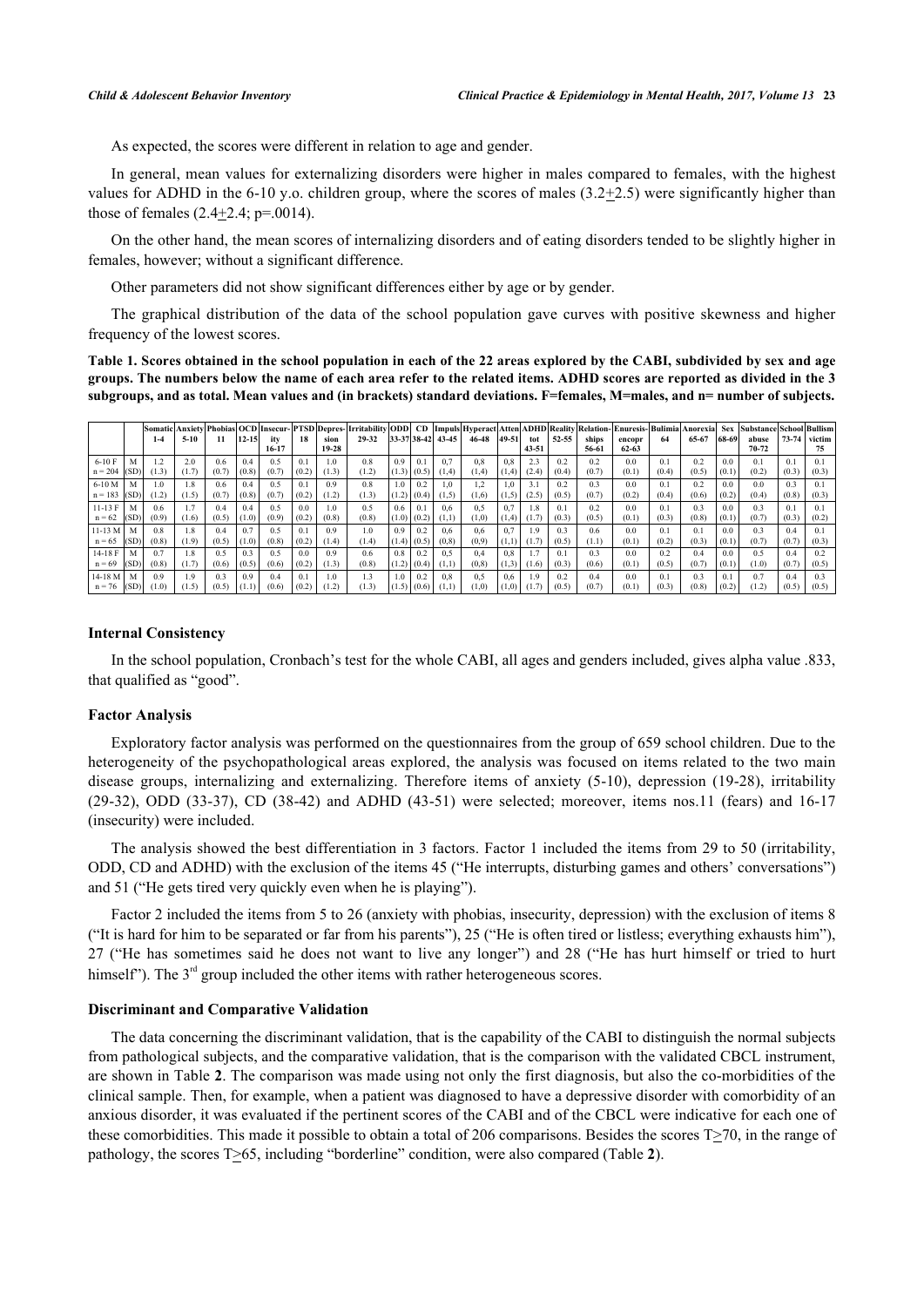|                               |    | <b>CABI</b><br>T-score $\geq 65$ | <b>CBCL</b><br>T-score $\geq 65$ | <b>CABI</b><br>T-score $\geq 70$ | <b>CBCL</b><br>T-score $\geq 70$ |
|-------------------------------|----|----------------------------------|----------------------------------|----------------------------------|----------------------------------|
| <b>Clinical Evaluation</b>    |    | n(%)                             | $n$ (%)                          | $n$ (%)                          | n(%)                             |
| Depressive symptoms           | 82 | 71 (87)                          | 64 (78)                          | 69(84)                           | 54 (66)                          |
| Anxiety symptoms              | 60 | 36(60)                           | 33(55)                           | 32(53)                           | 25(42)                           |
| Oppositional Defiant symptoms | 26 | 24 (92)                          | 19(75)                           | 23(87)                           | 18(69)                           |
| Conduct symptoms              |    | 4(67)                            | 3(50)                            | 4(67)                            | 3(50)                            |
| <b>ADHD</b>                   |    | 4(67)                            | 6(100)                           | 2(33)                            | 6(100)                           |

<span id="page-4-0"></span>**Table 2. Comparison of the results obtained with the CABI and the CBCL respect to the clinical evaluation.**

As shown in Table**2**, the CABI showed a high concordance with the comprehensive clinical evaluation for depressive symptoms and ODD. Compared to the CBCL, the CABI showed higher agreement percentages with the clinical evaluation concerning either depression, anxiety, ODD. No differences were found in the few cases of CD, while CBCL was better in agreement with the clinical evaluation in few cases of ADHD. However, all the comparisons did not show any significant differences.

The comparison (Mann&Whitney U test) between the school population and the clinical showed a highly statistically significant difference in all the items of depression, ODD, CD, ADHD (for all  $p<0.00$ ) and for 5 of anxiety (p<.000), with no difference in the item number 7, related to anxiety ("He worries about school too much"). This may explain the limited ability of the 6th-item to discriminate between the pathological and normal subjects.

#### **DISCUSSION**

The results obtained from a large school population, representative of three hundred thousand inhabitants of the metropolitan area with a balanced and different socio-economic status, allowed the normative data to be used for the CABI based on the general population, excluding people from rural areas. Through comparison between clinical evaluation and the results of the extensively used instrument CBCL, the reliability of the questionnaire to characterize the subjects in clinical samples was assessed.

All the items for which the comparison was made clearly differentiated normal subjects from the pathological subjects, with the only exception of item 7 ("He worries about school too much"). Furthermore, the results of the CABI with the clinical evaluation, although referring to a limited number of patients, appeared similar and sometimes slightly better that that obtained with the CBCL. These results support the utility and validity of the use of the CABI.

A few other questionnaires were also prepared for collecting the information from the parents for the clinical evaluation of children and adolescents, in order to provide an initial series of data to be further investigated in the clinical interview. The "Strengths and Difficulties Questionnaire" by Goodman [[5\]](#page-6-4) only had 25 items, which limited the exploration to few areas. The "Ontario Child Health Study" scale by Boyle *et al*. [\[6](#page-6-5)] is a well constructed scale containing 62 items, limited to externalizing and internalizing disorder. The "CASI-4 Parent Checklist" by Gadow & Sprafkin [\[7\]](#page-6-6), containing 142 items, and the BASC-2 by Reynolds & Kamphaus [[8\]](#page-6-7), containing 160 items, are rather long and covered by the copyright.

The CBCL [[2](#page-6-1)] is the first (1990) and the most widely used instrument, with more than 2000 citations in PubMed. However, its administration time is rather long (113 items), which could discourage parents from giving accurate responses. The construct validity of the original syndrome dimensions of the CBCL has been questioned [[9\]](#page-6-8), leading to a new grouping of the items in 6 scales [\[4](#page-6-3)] coherent with the DSM's recent definition [[10](#page-6-9), [11](#page-6-10)]. The items used in the 6 DSM-oriented scales were only 55 out of 113 administered, with a rather different distribution between 6 scales (ODD 5 items, Anxiety 6, Somatic and ADHD 7, Affective (Depressive) 13, Conduct 17). The CBCL is covered by the copyright and therefore may represent an economic burden.

The CABI contains items mainly based on the diagnostic criteria of the DSM-IV-TR [[10](#page-6-9)] preserved in the DSM-5 [\[11](#page-6-10)]. The distribution is more equilibrate (5 Anxiety, 4 Somatic, 10 Depression, 5 ODD, 5 CD and 9 ADHD). Unlike the CBCL, items referring to a specific area were organized together: this helped the parents to more easily understand the specific problems when responding to the questionnaire, providing the clinician rapid and the first-glance evaluation of the subject, without requiring the elaboration of the answers as in the CBCL.

Therefore, CABI appears to be a practical and reliable instrument. Its recommended use is before the clinical evaluation, although it can be used in subsequent phases as a complementary aid for rapid exploration of all the possible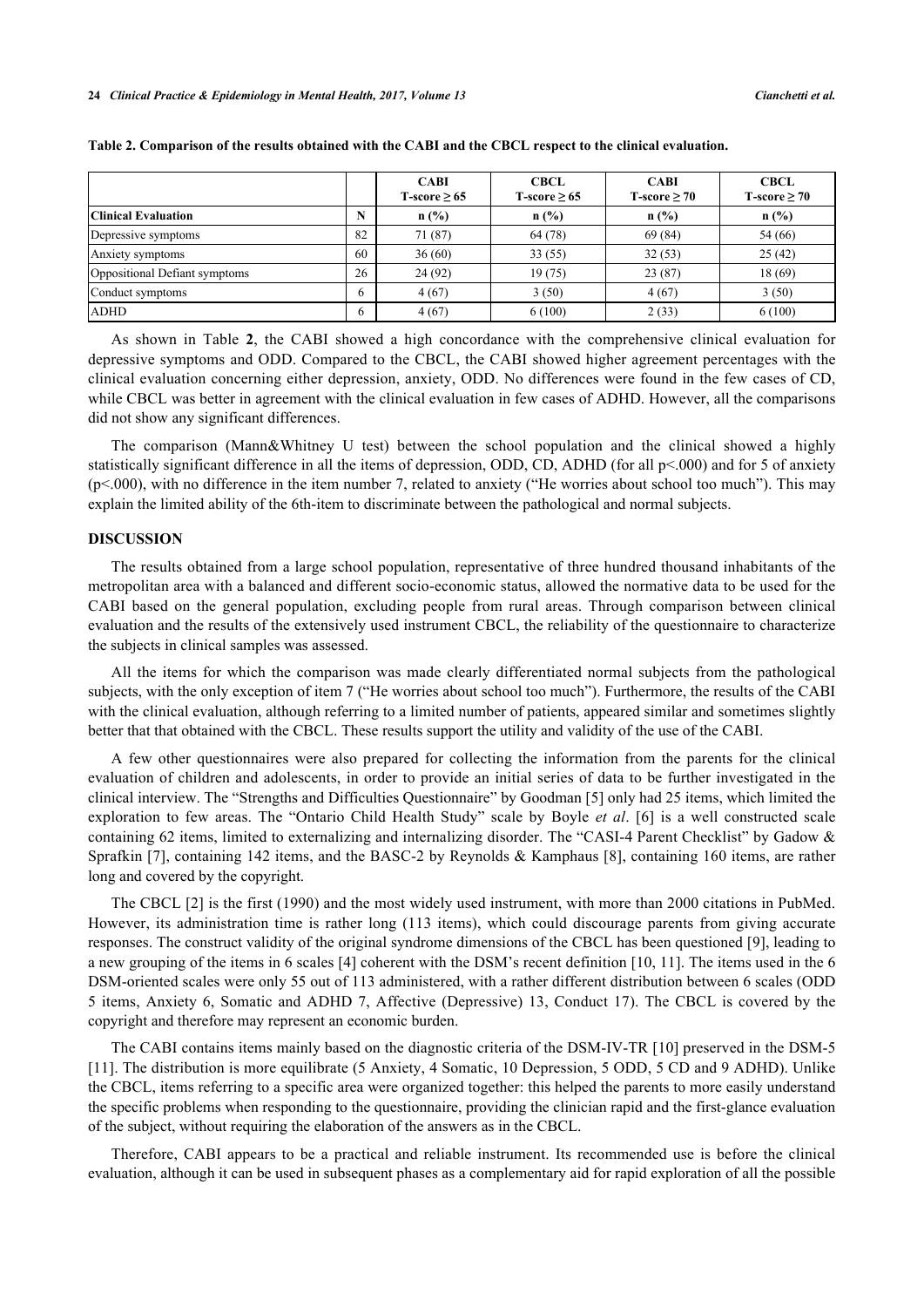problematic areas. An interesting application may be also the comparison of the evaluations of the parents through the CABI with those expressed by their sons-daughters through a self-administered instrument, as done for anxious and depressive symptoms with the scales of SAFA [[12\]](#page-6-11) in the preceding paper [\[1](#page-6-0)].

For use as a screening instrument, the advantage of lesser number of items compared to the CBCL is remarkable since respondents are generally less motivated and therefore they may not contribute efficiently due to a long questionnaire.

# **WHAT IS ALREADY KNOWN**

The CABI is a new questionnaire to be filled-out by parents/caregivers, requiring the definition of normative scores for the population of 6-17 years old and a verification of its clinical validity. The CABI is one of the questionnaires for use in child and adolescent psychiatry, both for the preparation or completion of the clinical evaluation, and for screening and epidemiological purpose. Its advantage over similar instruments like the most widely used CBCL is the lower number of items, while exploring virtually all psychopathology.

## **WHAT THIS PAPER ADDS**

The use of the CABI in a large school population shows its validity, providing normative data for children and adolescents. Moreover, its use as a clinical sample, although still has limitations, suggests clinical reliability of the CABI, being perhaps superior to that of the CBCL.

# **LIST OF ABBREVIATIONS**

| <b>ADHD</b>      | $=$ | <b>Attention Deficit Hyperactivity Disorder</b>                                |
|------------------|-----|--------------------------------------------------------------------------------|
| <b>CABI</b>      | $=$ | Child and Adolescent Behavior Inventory                                        |
| <b>CBCL</b>      | $=$ | Child Behavior Check-List                                                      |
| <b>CD</b>        | $=$ | Conduct Disorder                                                               |
| <b>DSM-IV-TR</b> | $=$ | Diagnostic Statistic Manual-IV-Text Revised                                    |
| DSM <sub>5</sub> | =   | Diagnostic Statistic Manual 5 <sup>th</sup> edition                            |
| F                | =   | female/s                                                                       |
| <b>K-SADS-PL</b> | =   | Kiddie-Schedule for Affective Disorders and Schizophrenia-Present and Lifetime |
| M                | $=$ | male/s                                                                         |
| <b>ODD</b>       | $=$ | <b>Oppositional Defiant Disorder</b>                                           |
| <b>SAFA</b>      | $=$ | self-administered psychiatric scale for children and adolescents               |

# **ETHICS APPROVAL AND CONSENT TO PARTICIPATE**

Not applicable.

#### **HUMAN AND ANIMAL RIGHTS**

No Animals were used in this research. All human research procedures followed were in accordance with the ethical standards of the committee responsible for human experimentation (institutional and national), and with the Helsinki Declaration of 1975, as revised in 2008.

#### **CONSENT FOR PUBLICATION**

Not applicable.

## **CONFLICT OF INTEREST**

The authors confirm that this article content has no conflict of interest.

# **ACKNOWLEDGEMENTS**

A grant from the Regione Autonoma della Sardegna (Autonomous Region of Sardinia) and the Fondazione Banco di Sardegna (Sardinian Bank Foundation) made possible the administration of the scales to the schoolchildren.